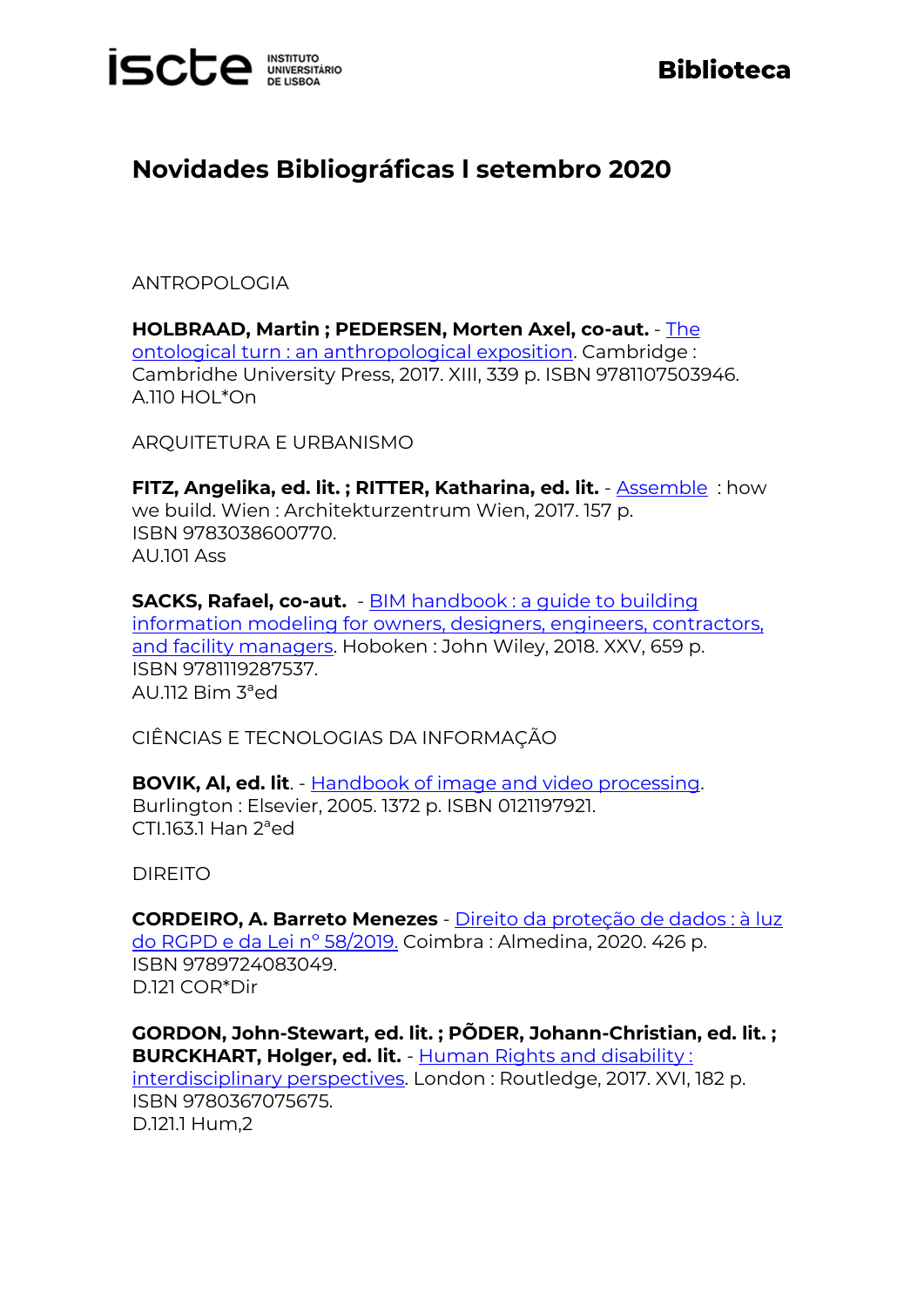

ECONOMIA

**ALESINA, Alberto ; FAVERO, Carlo, co-aut. ; GIAVAZZI, Francesco, co-aut.** - [Austerity : when It works and when It doesn't.](http://catalogo.biblioteca.iscte-iul.pt/cgi-bin/koha/opac-detail.pl?biblionumber=107288) Princeton : Princeton University Press, 2019. XII, [1], 276 p. ISBN 9780691172217. E.142 ALE\*Aus

**ASHEIM, Bjorn T. ; ISAKSEN, Arne, co-aut. ; TRIPPL, Michaela, co-aut.** - [Advanced introduction to regional innovation systems.](http://catalogo.biblioteca.iscte-iul.pt/cgi-bin/koha/opac-detail.pl?biblionumber=107224) Cheltenham : Edward Elgar, 2019. VIII, 146 p. ISBN 9781785361975. E.200 ASH\*Adv

**BIANCHI, Patrizio, ed. lit. ; RUIZ DURÁN, Clemente, ed. lit. ; LABORY, Sandrine, ed. lit.** - Transforming industrial policy for the digital Age: [production, territories and structural change.](http://catalogo.biblioteca.iscte-iul.pt/cgi-bin/koha/opac-detail.pl?biblionumber=107220) Cheltenham : Edward Elgar, 2019. VIII, 240 p. ISBN 9781788976145. E.170 Tra,2

**FRIEDEN, Jeffry A. ; LAKE, David A., co-aut.** - [International political](http://catalogo.biblioteca.iscte-iul.pt/cgi-bin/koha/opac-detail.pl?biblionumber=107289)  [economy.](http://catalogo.biblioteca.iscte-iul.pt/cgi-bin/koha/opac-detail.pl?biblionumber=107289) London : Routledge, 2000. IX, 485 p. ISBN 0415222796. E.112 FRI\*Int 4ªed

**HUGHES, Thomas P**. - Networks of [power : electrification in Western](http://catalogo.biblioteca.iscte-iul.pt/cgi-bin/koha/opac-detail.pl?biblionumber=107217)  [Society, 1880-1930.](http://catalogo.biblioteca.iscte-iul.pt/cgi-bin/koha/opac-detail.pl?biblionumber=107217) Baltimore : The Johns Hopkins University Press, 1993. XI, [1], 463 p.ISBN 0801846145. E.113 HUG\*Net

**MAILATH, George J.** - [Modeling strategic behavior : a graduate](http://catalogo.biblioteca.iscte-iul.pt/cgi-bin/koha/opac-detail.pl?biblionumber=107223)  [introduction to game theory and mechanism design.](http://catalogo.biblioteca.iscte-iul.pt/cgi-bin/koha/opac-detail.pl?biblionumber=107223) New Jersey: World Scientific, 2019. XII, 351 p. ISBN 9789811200762. E.111.5 MAI\*Mod

**MILANOVIC, Branko** - [Capitalism, alone : the future of the system that](http://catalogo.biblioteca.iscte-iul.pt/cgi-bin/koha/opac-detail.pl?biblionumber=107286)  [rules the world.](http://catalogo.biblioteca.iscte-iul.pt/cgi-bin/koha/opac-detail.pl?biblionumber=107286) New York: Belknap Press, 2019. [5], 287 p. ISBN 9780674987593. E.112 MIL\*Cap

**RAVENHILL, John, ed. lit. -** [Global political economy.](http://catalogo.biblioteca.iscte-iul.pt/cgi-bin/koha/opac-detail.pl?biblionumber=107291) Oxford : Oxford University Press, 2020. XXX, 503 p. ISBN 97801988206425. E.152 Glo 6ªed.

**VÁZQUEZ-BARQUERO, Antonio** - [The new forces of development :](http://catalogo.biblioteca.iscte-iul.pt/cgi-bin/koha/opac-detail.pl?biblionumber=107227)  [territorial policy for endogenous development.](http://catalogo.biblioteca.iscte-iul.pt/cgi-bin/koha/opac-detail.pl?biblionumber=107227) New Jersey : World Scientific, 2010. XIII, 266 p. ISBN 9789814282505. E.200 VAZ\*New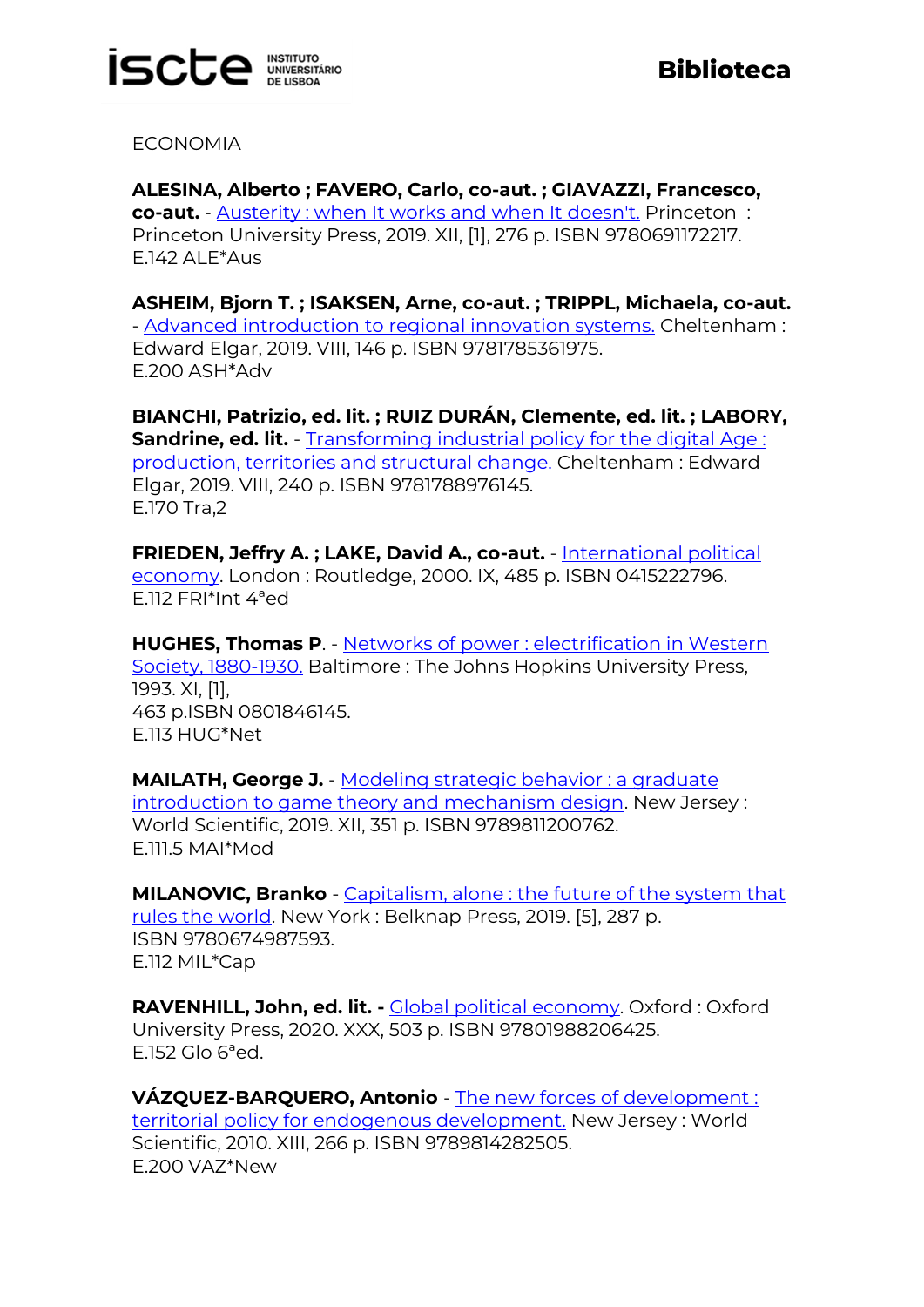

**WHITE, Colin** - A history of the global economy: the inevitable [accident.](http://catalogo.biblioteca.iscte-iul.pt/cgi-bin/koha/opac-detail.pl?biblionumber=107225) Cheltenham : Edward Elgar, 2018. IX, 495 p. ISBN 9781788971973. E.113 WHI\*His

HISTÓRIA

**CASALINI, Cristiano, ed. lit.** - [Jesuit philosophy on the eve of](http://catalogo.biblioteca.iscte-iul.pt/cgi-bin/koha/opac-detail.pl?biblionumber=107169)  [modernity.](http://catalogo.biblioteca.iscte-iul.pt/cgi-bin/koha/opac-detail.pl?biblionumber=107169) Leiden : Brill, 2019. 463 p. ISBN 9789004394391. H.122(0) Jes

**HEADLEY, John M., ed. lit. ; HILLERBRAND, Hans J., ed. lit. ; PAPALAS, Anthony J., ed. lit.** - [Confessionalization in Europe, 1555-](http://catalogo.biblioteca.iscte-iul.pt/cgi-bin/koha/opac-detail.pl?biblionumber=107226) [1700 : essays in honor and memory of Bodo Nischan.](http://catalogo.biblioteca.iscte-iul.pt/cgi-bin/koha/opac-detail.pl?biblionumber=107226) London : Routledge, 2016. XXIV, 369 p. ISBN 9780754637448. H.122(0) Con

**ZUPANOV, Ines G., ed. lit.** - [The Oxford Handbook of the Jesuits](http://catalogo.biblioteca.iscte-iul.pt/cgi-bin/koha/opac-detail.pl?biblionumber=107206) . New York : Oxford University Press, 2019. 1110 p. ISBN 9780190639631. H.122(0) Oxf

MÉTODOS QUANTITATIVOS

**FORD, William** - Numerical linear algebra with applications : using [Matlab.](http://catalogo.biblioteca.iscte-iul.pt/cgi-bin/koha/opac-detail.pl?biblionumber=107106) London : Academic Press, 2015. 602 p. ISBN 9780123944351. MQ.118 FOR\*Num

**GIRÃO, Pedro Martins** - [Introdução à análise complexa, séries de](http://catalogo.biblioteca.iscte-iul.pt/cgi-bin/koha/opac-detail.pl?biblionumber=107104)  [Fourier e equações diferenciais.](http://catalogo.biblioteca.iscte-iul.pt/cgi-bin/koha/opac-detail.pl?biblionumber=107104) Lisboa : IST Press, 2014. 545 p. ISBN 9789898481313. MQ.116 GIR\*Int

PSICOLOGIA

**BECKETT, Chris ; TAYLOR, Hilary, co-aut.** - [Human growth &](http://catalogo.biblioteca.iscte-iul.pt/cgi-bin/koha/opac-detail.pl?biblionumber=106823)  [development.](http://catalogo.biblioteca.iscte-iul.pt/cgi-bin/koha/opac-detail.pl?biblionumber=106823) London : Sage, 2019. XVII, 278 p. ISBN 9781526436474. PS.121 BEC\*Hum

**NELSON-JONES, Richard** - [Theory and practice of counselling and](http://catalogo.biblioteca.iscte-iul.pt/cgi-bin/koha/opac-detail.pl?biblionumber=106825)  [psychotherapy.](http://catalogo.biblioteca.iscte-iul.pt/cgi-bin/koha/opac-detail.pl?biblionumber=106825) London : Sage, 2015. X, 513 p. ISBN 9781446295564. PS.122 NEL\*The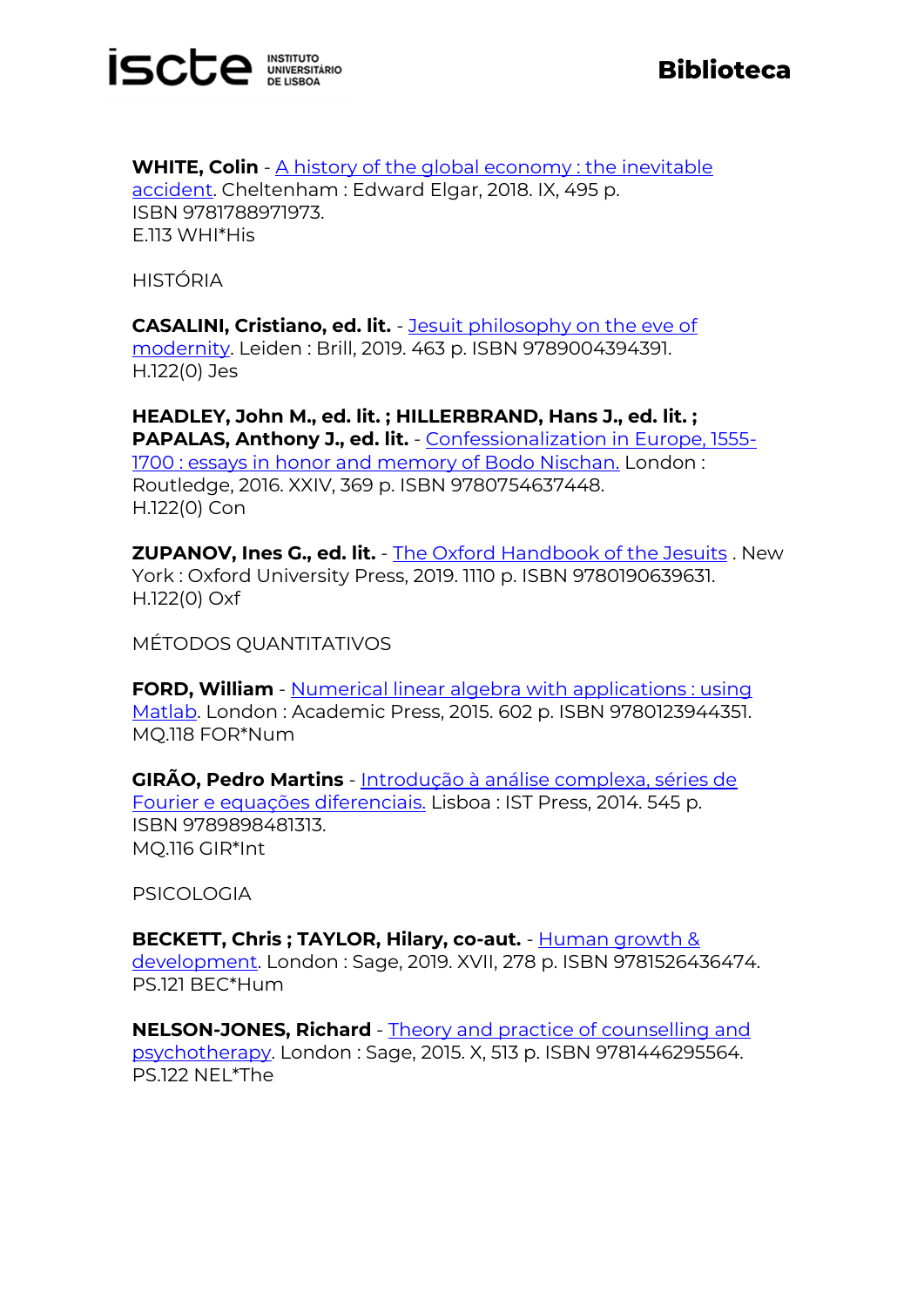

**SILVERMAN, David** - [Interpreting qualitative data.](http://catalogo.biblioteca.iscte-iul.pt/cgi-bin/koha/opac-detail.pl?biblionumber=107231) London: Sage, 2020. XXIV, 537 p. ISBN 97815264672498. PS.112 SIL\*Int 6ªed

SOCIOLOGIA

**ALBUQUERQUE, Cristina Pinto, ed. lit. ; ARCOVERDE, Ana Cristina Brito, ed. lit.** - [Serviço social contemporâneo : reflexividade e](http://catalogo.biblioteca.iscte-iul.pt/cgi-bin/koha/opac-detail.pl?biblionumber=106515)  [estratégia.](http://catalogo.biblioteca.iscte-iul.pt/cgi-bin/koha/opac-detail.pl?biblionumber=106515) Lisboa : Pactor - Edições de Ciências Sociais, Forenses e da Educação, 2017. 200 p. ISBN 9789896930707. S.201 Ser,2

**BANKS, Sarah** - [Ethics and values in social work.](http://catalogo.biblioteca.iscte-iul.pt/cgi-bin/koha/opac-detail.pl?biblionumber=106729) London : Palgrave Macmillan, 2012. 269 p. ISBN 9780230300170. S.201 BAN\*Eth,2

**BARTELS, Larry M.** - Unequal democracy: the political economy of the [new gilded age.](http://catalogo.biblioteca.iscte-iul.pt/cgi-bin/koha/opac-detail.pl?biblionumber=107168) New York : Russell Sage Foundations, 2016. 399 p. ISBN 9780691181073. S.191 BAR\*Une 2ªed

**BOOTH, Wayne C., co-aut.** - [The Craft of Research.](http://catalogo.biblioteca.iscte-iul.pt/cgi-bin/koha/opac-detail.pl?biblionumber=107214) Chicago : The University of Chicago Press, 2016. XVI, 316 p. ISBN 9780226239736. S.113 BOO\*Cra 4ªed

**BREKKE, John, ed. lit. ; ANASTAS, Jeane, ed. lit**. - [Shaping a science](http://catalogo.biblioteca.iscte-iul.pt/cgi-bin/koha/opac-detail.pl?biblionumber=106514)  [of social work : professional knowledge and identity.](http://catalogo.biblioteca.iscte-iul.pt/cgi-bin/koha/opac-detail.pl?biblionumber=106514) New York : Oxford University Press, 2019. 272 p. ISBN 9780190880668. S.202 Sha

**CAMUS, Jean-Yves, co-aut.** - [A democracia europeia.](http://catalogo.biblioteca.iscte-iul.pt/cgi-bin/koha/opac-detail.pl?biblionumber=103264) Alfragide : Dom Quixote, 2015. [7], 82 p. ISBN 9789722058537. S.191 Dem,12

**CARVALHO, Maria Irene de, ed. lit.** - [Serviço social em educação.](http://catalogo.biblioteca.iscte-iul.pt/cgi-bin/koha/opac-detail.pl?biblionumber=106842) Lisboa : Pactor - Edições de Ciências Sociais, Forenses e da Educação, 2018. 235 p. ISBN 9789896930738. S.202 Ser,3

## **CARVALHO, Maria Irene de, ed. lit.** - [Serviço social no](http://catalogo.biblioteca.iscte-iul.pt/cgi-bin/koha/opac-detail.pl?biblionumber=106843)

[envelhecimento.](http://catalogo.biblioteca.iscte-iul.pt/cgi-bin/koha/opac-detail.pl?biblionumber=106843) Lisboa : Pactor - Edições de Ciências Sociais, Forenses e da Educação, 2013. 285 p. ISBN 9789896930288. S.202 Ser,4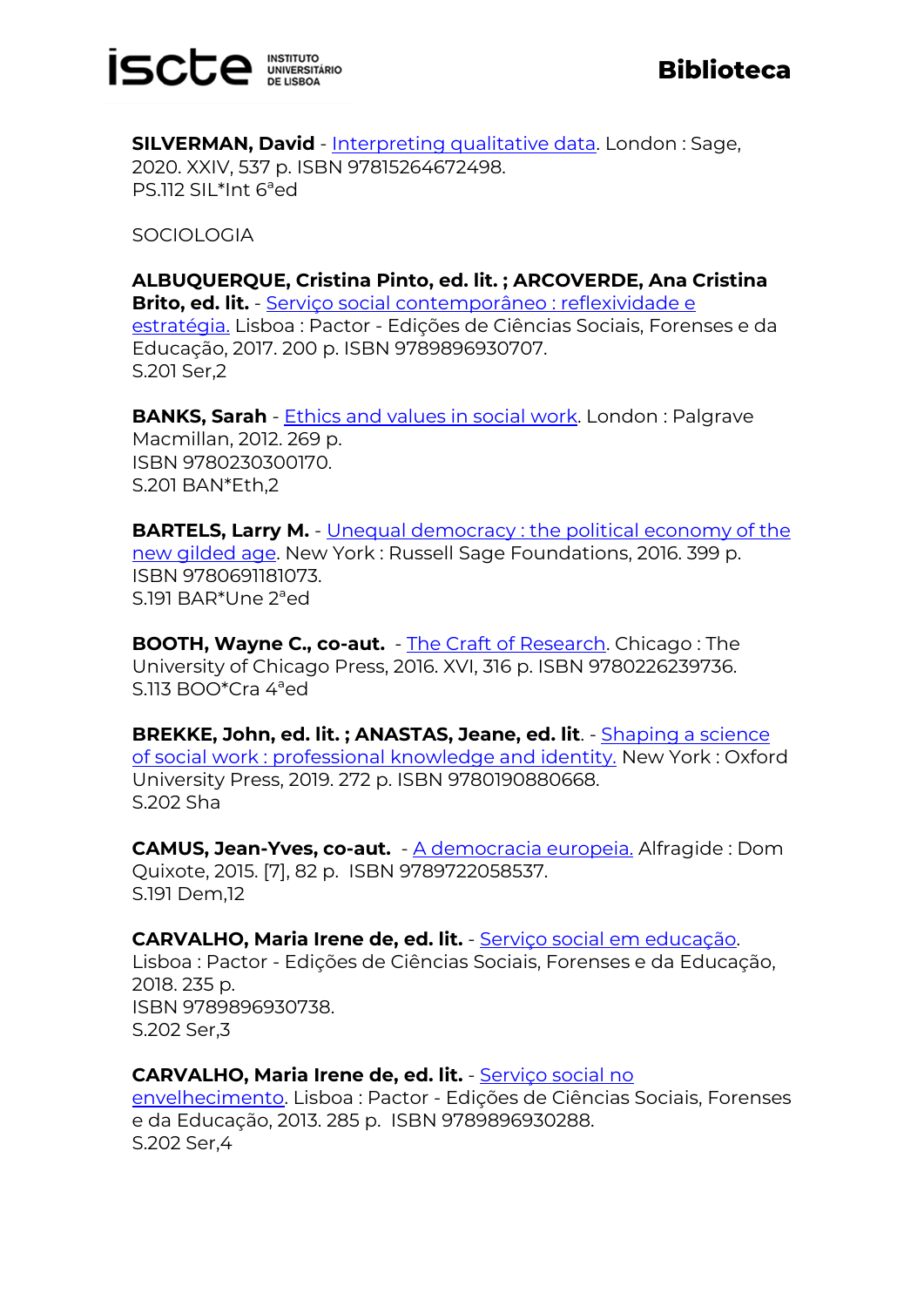

**CARVALHO, Maria Irene de, ed. lit**. - [Serviço social com famílias.](http://catalogo.biblioteca.iscte-iul.pt/cgi-bin/koha/opac-detail.pl?biblionumber=106844) Lisboa : Pactor - Edições de Ciências Sociais, Forenses e da Educação, 2015. 338 p. ISBN 9789896930479. S.202 Ser,5

**COLOM MASFRET, Dolors** - [El diagnóstico social sanitario : aval de la](http://catalogo.biblioteca.iscte-iul.pt/cgi-bin/koha/opac-detail.pl?biblionumber=106750)  [intervención y seña de identidad del trabajo social sanitario.](http://catalogo.biblioteca.iscte-iul.pt/cgi-bin/koha/opac-detail.pl?biblionumber=106750) Barcelona : Editorial UOC, 2012. 230, [2] p. ISBN 9788490292327. S.202 COL\*Dia

**CURRER, Caroline** - **[Loss and social work.](http://catalogo.biblioteca.iscte-iul.pt/cgi-bin/koha/opac-detail.pl?biblionumber=106519) Exeter : Learning Matters,** 2007. 144 p. ISBN 9781844450886. S.202 CUR\*Los

**DAVIES, Keith, ed. lit. ; JONES, Ray, ed. lit**. - [Skills for social work](http://catalogo.biblioteca.iscte-iul.pt/cgi-bin/koha/opac-detail.pl?biblionumber=106688)  [practice.](http://catalogo.biblioteca.iscte-iul.pt/cgi-bin/koha/opac-detail.pl?biblionumber=106688) London : Palgrave Macmillan, 2016. 221 p. ISBN 9781137390264. S.202 Ski

**DAVIES, Martin, ed. lit**. - **[Social work with children & families](http://catalogo.biblioteca.iscte-iul.pt/cgi-bin/koha/opac-detail.pl?biblionumber=106692) : policy**, [law, theory, research, practice.](http://catalogo.biblioteca.iscte-iul.pt/cgi-bin/koha/opac-detail.pl?biblionumber=106692) Basingstoke : Palgrave Macmillan, 2012. XVII, [1], 330 p. ISBN 9780230293854. S.202 Soc,18

**DELLA PORTA, Donatella, ed. lit. ; DIANI, Mario, ed. lit.** - [The Oxford](http://catalogo.biblioteca.iscte-iul.pt/cgi-bin/koha/opac-detail.pl?biblionumber=107209)  [handbook of social movements.](http://catalogo.biblioteca.iscte-iul.pt/cgi-bin/koha/opac-detail.pl?biblionumber=107209) Oxford : Oxford University Press, 2017. 835 p. ISBN 9780198803126. S.195 Oxf

**DZIEGIELEWSKI, Sophia F. ; HOLLIMAN, Diane C., co-aut.** - The changing face of health care social work : opportunities and challenges for professional practice. New York : Springer Publishing, 2020. 355 p. ISBN 9780826169822. S.202 DZI\*Cha

**EDWARDS, Michael, ed. lit.** - [The Oxford handbook of civil society.](http://catalogo.biblioteca.iscte-iul.pt/cgi-bin/koha/opac-detail.pl?biblionumber=107230) New York : Oxford University Press, 2013. XIII, 515 p. ISBN 9780199330140. S.191 Oxf,13

**ENDEPOHLS-ULPE, Martina, ed. lit. ; OSTROUCH-KAMINSKA, Joanna, ed. lit.** - Gender - Diversity - Intersectionality: (new) [perspectives in adult education.](http://catalogo.biblioteca.iscte-iul.pt/cgi-bin/koha/opac-detail.pl?biblionumber=107212) Münster : Waxmann, 2019. 214 p. ISBN 9783830938835. S.154 Gen,19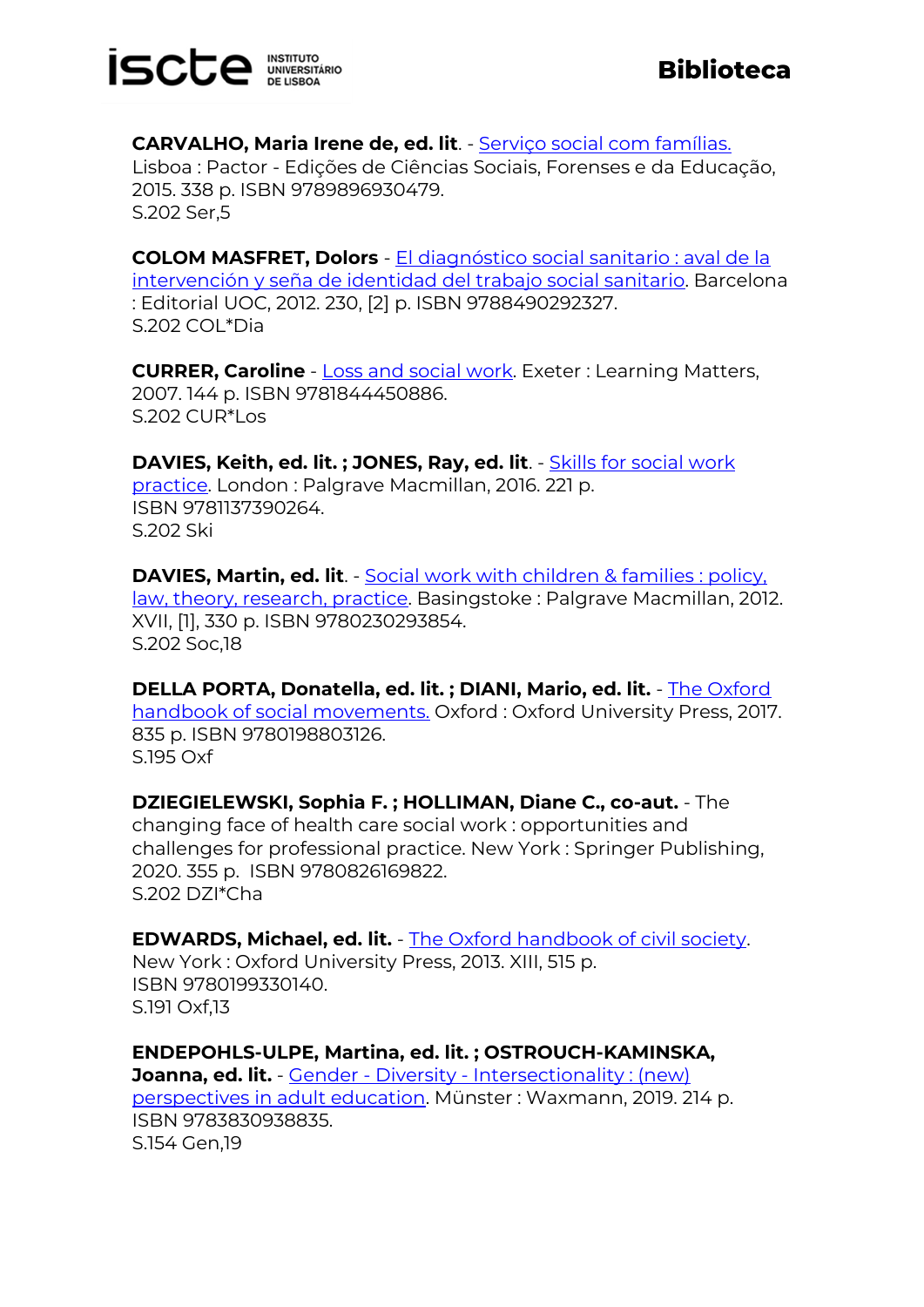

**EWIJK, Hans van** - **[Complexity and social work](http://catalogo.biblioteca.iscte-iul.pt/cgi-bin/koha/opac-detail.pl?biblionumber=106726)** . London : Routledge, 2018. XII, 171 p. ISBN 9781138089334. S.201 EWI\*Com

**FELD, Imogen** - **Parental involvement and social background in** [Canada and Germany : limitations and possibilities of a comparative](http://catalogo.biblioteca.iscte-iul.pt/cgi-bin/koha/opac-detail.pl?biblionumber=107216)  [analysis of the Progress in international reading literacy study \(PIRLS\)](http://catalogo.biblioteca.iscte-iul.pt/cgi-bin/koha/opac-detail.pl?biblionumber=107216)  [2011.](http://catalogo.biblioteca.iscte-iul.pt/cgi-bin/koha/opac-detail.pl?biblionumber=107216) Münster : Waxmann, 2018. 246 p. ISBN 9783830939122. S.135 FEL\*Par

**HALVORSEN, Rune, ed. Lit., e outros** - [Understanding the lived](http://catalogo.biblioteca.iscte-iul.pt/cgi-bin/koha/opac-detail.pl?biblionumber=106727)  [experiences of persons with disabilities in nine countries.](http://catalogo.biblioteca.iscte-iul.pt/cgi-bin/koha/opac-detail.pl?biblionumber=106727) London : Routledge, 2018. 232 p. S.191 Und

**HEALY, Karen** - [Social work methods and skills : the essential](http://catalogo.biblioteca.iscte-iul.pt/cgi-bin/koha/opac-detail.pl?biblionumber=106691)  [foundations of practice.](http://catalogo.biblioteca.iscte-iul.pt/cgi-bin/koha/opac-detail.pl?biblionumber=106691) London : Palgrave Macmillan, 2012. 251 p. ISBN 9780230575172. S.201 HEA\*Soc

**HEPWORTH, Dean H., ed. lit. , e outros** - [Direct social work pratice :](http://catalogo.biblioteca.iscte-iul.pt/cgi-bin/koha/opac-detail.pl?biblionumber=106517)  [theory and skills.](http://catalogo.biblioteca.iscte-iul.pt/cgi-bin/koha/opac-detail.pl?biblionumber=106517) Boston : Cengage Learning, 2017. 704 p. ISBN 9781305633803. S.202 Dir,1 10ªed.

**HEYMAN, Janna C., ed. lit. ; CONGRESS, Elaine P., ed. lit.** - Health and [social work : practice, policy, and research.](http://catalogo.biblioteca.iscte-iul.pt/cgi-bin/koha/opac-detail.pl?biblionumber=106730) New York : Springer, 2018. XVI, 346 p. ISBN 9780826141651. S.201 Hea

**HESLOP, Philip ; MEREDITH, Cathryn, co-aut.** - [Social work : from](http://catalogo.biblioteca.iscte-iul.pt/cgi-bin/koha/opac-detail.pl?biblionumber=106822)  [assessment to intervention.](http://catalogo.biblioteca.iscte-iul.pt/cgi-bin/koha/opac-detail.pl?biblionumber=106822) London : Sage, 2018. XII, 234 p. ISBN 9781526424488. S.201 HES\*Soc

**HOOD, Rick** - [Complexity in social](http://catalogo.biblioteca.iscte-iul.pt/cgi-bin/koha/opac-detail.pl?biblionumber=106820) work . London : Sage, 2018. 227 p. . ISBN 9781473993808. S.201 HOO\*Com

**HOWARD, Christopher** - [Thinking like a political scientist : a practical](http://catalogo.biblioteca.iscte-iul.pt/cgi-bin/koha/opac-detail.pl?biblionumber=107208)  [guide to research methods.](http://catalogo.biblioteca.iscte-iul.pt/cgi-bin/koha/opac-detail.pl?biblionumber=107208) Chicago : The University of Chicago Press, 2017. 227 p. ISBN 9780226327549. S.191 HOW\*Thi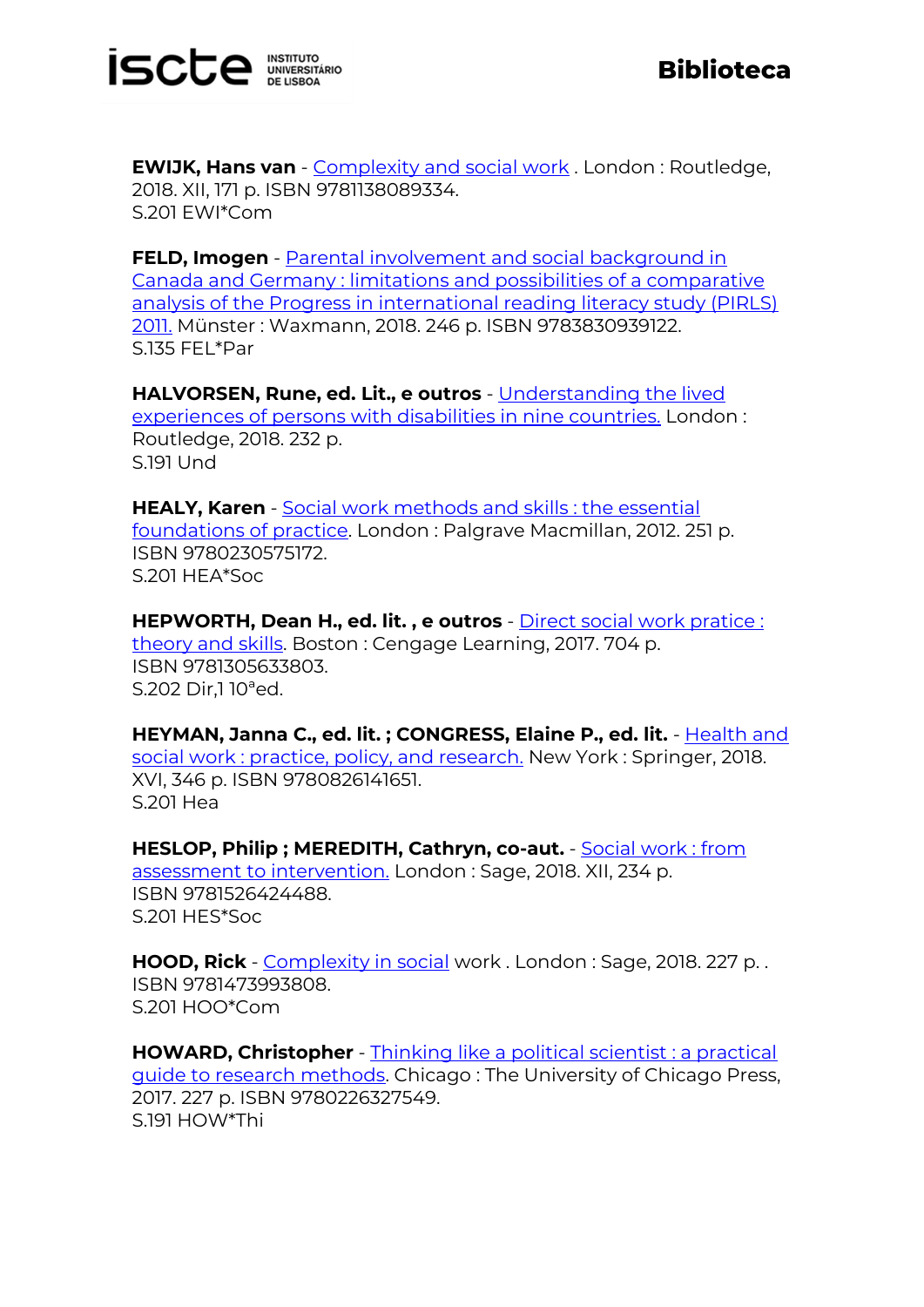

**JOLY, Martine** - <u>A imagem e os signos</u>. Lisboa : Edições 70, 2019. 244 p. ISBN 9789724421476. S.133 JOL\*Ima trd.por

**JOHNSON, Janet Buttolph ; REYNOLDS, H. T., co-aut. ; MYCOFF, Jason D., co-aut**. - [Political science research methods.](http://catalogo.biblioteca.iscte-iul.pt/cgi-bin/koha/opac-detail.pl?biblionumber=107229) Thousand Oaks : Sage, 2020. XXVII, 371 p. ISBN 9781544331430. S.191 JOH\*Pol 9ªed

**KELLERMAN, Aharon** - The internet city [: people, companies, systems](http://catalogo.biblioteca.iscte-iul.pt/cgi-bin/koha/opac-detail.pl?biblionumber=107222)  [and vehicles.](http://catalogo.biblioteca.iscte-iul.pt/cgi-bin/koha/opac-detail.pl?biblionumber=107222) Cheltenham : Edward Elgar, 2019. XVII, 202 p. ISBN 9781788973588. S.163 KEL\*Int

**KOPROWSKA, Juliet** - [Communication & interpersonal skills in social](http://catalogo.biblioteca.iscte-iul.pt/cgi-bin/koha/opac-detail.pl?biblionumber=106520)  [work.](http://catalogo.biblioteca.iscte-iul.pt/cgi-bin/koha/opac-detail.pl?biblionumber=106520) London : Learning Matters, 2020. 224 p. ISBN 9781473981713. S.202 KOP\*Com

**LYONS, Karen, ed. lit.** - [The Sage handbook of international social](http://catalogo.biblioteca.iscte-iul.pt/cgi-bin/koha/opac-detail.pl?biblionumber=93354)  [work.](http://catalogo.biblioteca.iscte-iul.pt/cgi-bin/koha/opac-detail.pl?biblionumber=93354) London : Sage, 2012. XXIV, 540 p. ISBN 9780857023339. S.201 Sag

**MAINWARING, Scott, ed. lit. ; BEJARANO, Ana María, ed. lit. ; PIZARRO LEONGÓMEZ, Eduardo, ed. lit.** - [The crisis of democratic](http://catalogo.biblioteca.iscte-iul.pt/cgi-bin/koha/opac-detail.pl?biblionumber=107219)  [representation in the Andes.](http://catalogo.biblioteca.iscte-iul.pt/cgi-bin/koha/opac-detail.pl?biblionumber=107219) Stanford : Stanford University Press, 2006. XV, 359 p. ISBN 9780804752787. S.193 Cri,1

**MUNFORD, Robyn, ed. lit. ; O'DONOGHUE, Kieran, ed. lit**. - [New](http://catalogo.biblioteca.iscte-iul.pt/cgi-bin/koha/opac-detail.pl?biblionumber=106821)  [theories for social work practice : ethical practice for working with](http://catalogo.biblioteca.iscte-iul.pt/cgi-bin/koha/opac-detail.pl?biblionumber=106821)  [individuals, families and communities.](http://catalogo.biblioteca.iscte-iul.pt/cgi-bin/koha/opac-detail.pl?biblionumber=106821) London : Jessica Kingsley Publishers, 2019. 335 p. ISBN 9781785921582. S.201 New

**REITH, Margaret ; PAYNE, Malcolm, co-aut.** - [Social work in end-of](http://catalogo.biblioteca.iscte-iul.pt/cgi-bin/koha/opac-detail.pl?biblionumber=106824)[life and palliative care.](http://catalogo.biblioteca.iscte-iul.pt/cgi-bin/koha/opac-detail.pl?biblionumber=106824) Bristol : The Policy Press, 2009. XV, 239 p. ISBN 9781847424143. S.201 REI\*Soc

**ROTHMAN, Juliet** - [Social work practice across disability.](http://catalogo.biblioteca.iscte-iul.pt/cgi-bin/koha/opac-detail.pl?biblionumber=106725) London : Routledge, 2018. XV, 450 p. ISBN 9781138037199. S.202 ROT\*Soc